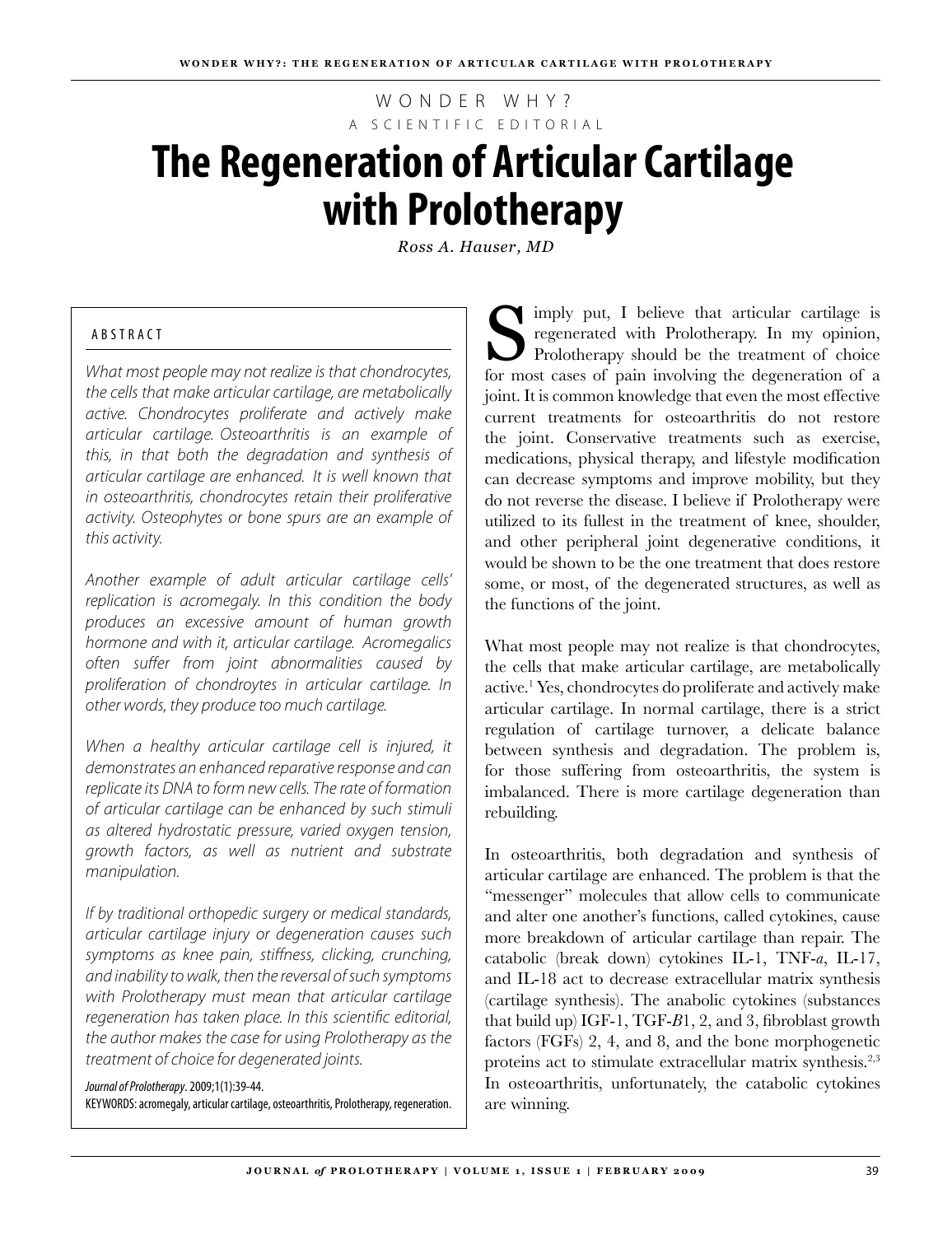| <b>CATABOLIC CYTOKINES</b> | <b>ANABOLIC CYTOKINES</b> |
|----------------------------|---------------------------|
| $II - 1$                   | $IGF-1$                   |
| $TNF-\alpha$               | $TGF-\beta1, 2, 3$        |
| $II - 17$                  | $FGF-2.4.6$               |
| $II - 18$                  |                           |

**Physiology of osteoarthritis.** While articular cartilage is stimulated in osteoarthritis, the net result is degeneration in part because of the increase in catabolic cytokines. One of Prolotherapy's effects on the physiology of osteoarthritis is thought to be an enhancement of anabolic cytokines which stimulate cartilage regeneration.

It is well known that in osteoarthritis, chondrocytes retain their proliferative activity.4,5,6 As a matter of fact, a number of biochemical studies have demonstrated enhanced synthesis of the extracellular matrix of cartilage.<sup>7,8</sup> Chondrocytes attempt to repair the damaged matrix in osteoarthritis by increasing their anabolic activity.<sup>9,10</sup> One of the reasons for this is that on a molecular level, a significant proportion of adult articular chondrocytes start to re-express a chonodroprogenitor phenotype in osteoarthritic cartilage degeneration, which is comparable to the chondroprogenitor phenotype observed in fetal skeletal development.<sup>11,12</sup> In other words, with injury/ degeneration, the adult chondrocyte cells change to more "primitive" cells, which have more proliferative ability. In the natural history of the disease, despite this increased activity, a net loss of proteoglycan content (extracellular cartilage matrix) is one of the common features of all stages

of osteoarthritic cartilage degeneration.13

One of the main hallmarks of osteoarthritis in a joint is the development of prominent osteochondral nodules known as osteophytes. These are also called osteochondrophytes or chondroosteophytes. Most of us know them as bone spurs. Indeed, the presence of

osteophytes in a joint, more than any other pathological feature, distinguishes osteoarthritis from other arthritides.14 *Osteophytes are an example of new cartilage and bone development* in osteoarthritc joints, and arise from tissue associated with the chondro-synovial junction or from progenitor cells residing in the perichondrium.15,16 This basically means there is a population of joint cells (pluripotential cells) that can respond to injury and differentiate into cells that make cartilage and bone. The purpose of osteophytes is presumed to be the stabilization of joints affected by osteoarthritis.<sup>17</sup>

When larger osteophytes are examined from human patients, areas of hyaline cartilage can be seen to extend to the surface of the osteophyte. These cartilaginous tissues resemble genuine articular cartilage in chondrocyte morphology and in extracellular matrix. Interestingly, the anabolic factors TGF-B and TGF-B2 have been found in osteophytes from human femoral heads.<sup>18</sup> Again this signifies that adult articular cartilage retains repair (anabolic) activity.

# IN CREASED ARTICULAR CARTILAGE THICKNESS IN A C R O M E G A L Y

One of the major problems in osteoarthritis care today is traditional medicine's inability to promote effective cartilage regeneration in the presence of adult chondromalacia (cartilage degeneration). **Yet such regeneration is consistently present in acromegalics.** Acromegaly is a condition whereby the pituitary gland secretes too much human growth hormone (HGH). It is a disease characterized by the gradual enlargement of the bones of the hands, feet, head and chest, and thickening of the skin, lips and vocal cords. What is also characteristic of this condition is that there is an excessive amount of articular cartilage in both weight-bearing (knees) and non-weight-bearing joints.<sup>19</sup> Acromegalics often suffer from joint abnormalities caused by the proliferation of chondrocytes in articular cartilage. Since this condition typically occurs after puberty, the increased human growth hormone secretion in acromegaly somehow,

> either directly or indirectly, stimulates adult chondrocytes (cartilage cells) to make cartilage. People with acromegaly have tremendously thick articular cartilage, which can be diminished by decreasing their HGH secretion.<sup>20</sup>

> HGH is known to cause the liver to increase production of Insulin-like

growth factor-1 (IGF-1). Circulating and locally produced IGF-1 is known to stimulate DNA synthesis, cell replication, and proteoglycan and glycosaminoglycan synthesis in articular chondrocytes.<sup>21</sup> IGF-1 and HGH have both been shown to stimulate the growth and repair of adult articular cartilage. $22,23,24$  One reason for this cartilage growth can be that some cartilage cells have HGH receptors.<sup>25</sup>

**Adults with Acromegaly have the problem of too much cartilage.**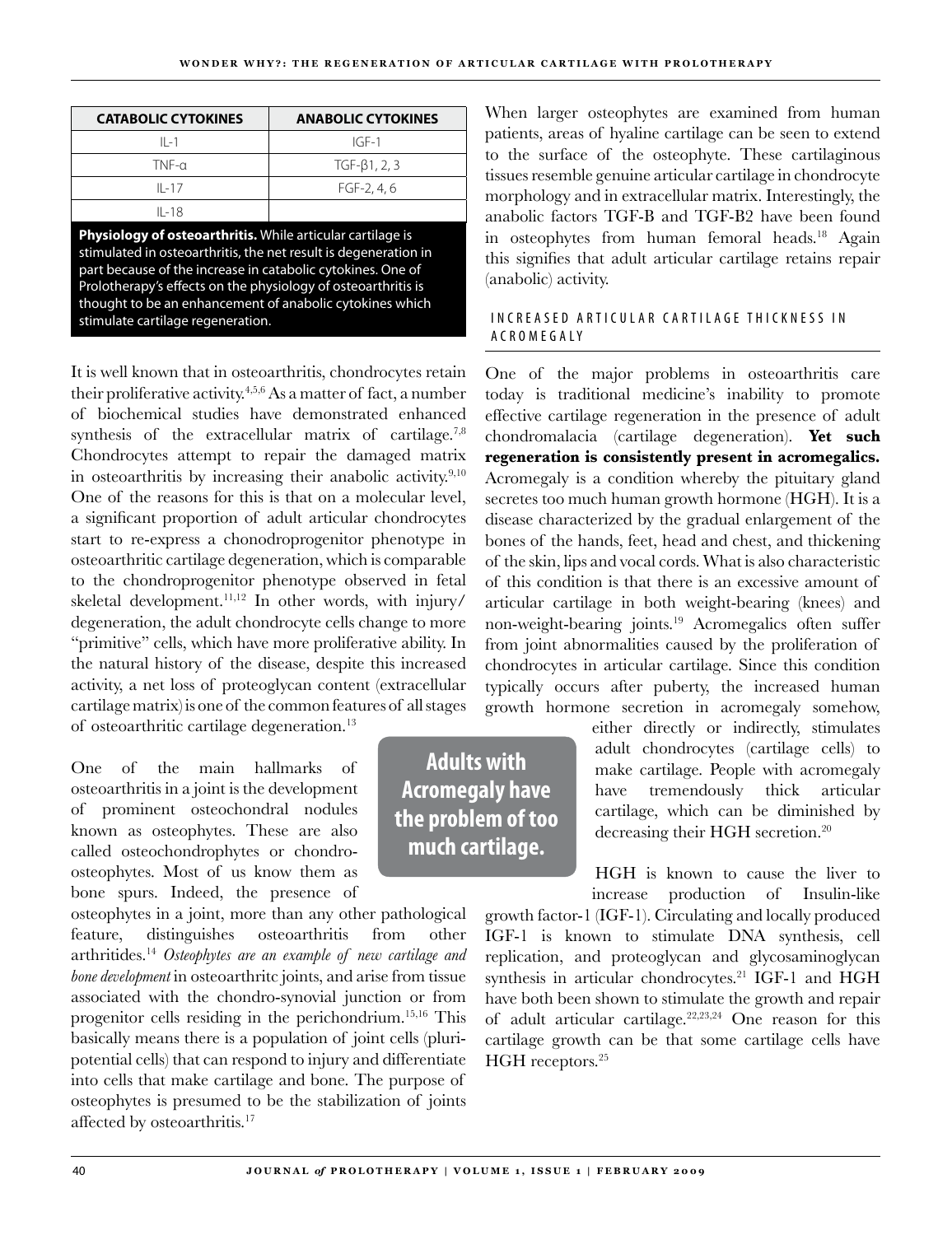## MORE EVIDENCE OF ARTICULAR CARTILAGE REGENERATION

What happens to articular cartilage when it is subjected to mechanical trauma? It is important to consider the main issue. Can adult articular cartilage respond to appropriate stimuli by an increase in its synthetic activities for DNA and matrix components? In other words, can chondrocytes replicate and make cartilage? Central to this discussion is the consideration of the ability of any tissue to increase its rate of DNA and protein synthesis. Regardless of the tissue involved, the process of repair is a cellular one in the sense that fibroblasts, or specific cells (osteoblasts, chondrocytes for example), must synthesize the repair material. For the most part, these are "new" cells that evolve by cell replication and modulation of existing cells, or from cells that have migrated either from the margins of the wound or from blood vessels entering the tissue. It is therefore important to recognize that DNA replication and cell division are essential characteristics of any repair process.

The confusion in regard to articular cartilage repair stems from the fact that chondrocytes from immature cartilage are capable of dramatic repair and synthesis, whereas aging chondrocytes show much lower rates of cell replication.26,27 This is where the notion of "cartilage cells don't replicate" stems from. The problem with this logic is that a normal adult chondrocyte is pheno-

typically different from an injured chondrocyte. Analysis of cartilage from joints with osteoarthritis has demonstrated, over and over again, an increased number of cells in clones and evidence for DNA synthesis by a number of means including 3H-thymidine metabolic studies, autoradiography, and even histological demonstration of mitotic figures.28,29,30 These data suggest that under circumstances of chronic injury, such as is seen

in osteoarthritis or trauma, chondrocytes are capable of mounting a significant reparative response and can replicate their DNA to form new cells.<sup>31</sup> This is fact. Chondrocytes can divide, and do so in the adult animal/ human with osteoarthritis and from other stimuli. Ample evidence now exists that articular chondrocytes from immature and adult animals can vary the rate at which

they make cartilage matrix necessary for repair. This rate of proteoglycan synthesis can change in response to such diverse physical and pathological states as osteoarthritis (as discussed), altered hydrostatic pressure, varied oxygen tension, alternations in pH, calcium concentration, substrate concentration, and the presence of growth hormone (as discussed), growth factors, ascorbate, vitamin E, and so on.<sup>32,33,34,35,36</sup> I could easily elaborate on each of these, but the reader is encouraged to check the references for further information. Therefore, it is reasonable to conclude from the above that injured adult articular cartilage chondrocytes have the capacity to substantially increase their rate of matrix synthesis, and that the possibility exists of chondrocyte participation in the repair of articular cartilage. All that is really needed is a method to stimulate that repair maximally. This is where Prolotherapy fits in.

## P ROLOTHERAPY: THE TREATMENT OF CHOICE FOR D E G E N E R A T E D JOINTS

George S. Hackett, MD coined the term Prolotherapy. As he describes it, "To the treatment of proliferating new cells, I have applied the name *Prolotherapy* from the word *prolix* (Latin), meaning offspring; *proliferate*-to produce new cells in rapid succession. My definition of Prolotherapy as applied medically in the treatment of skeletal disability is 'the rehabilitation of an incompetent structure by the generation of new cellular tissue.'"37 While traditionally

> used for ligament and tendon repair, Prolotherapy has a long history of being used for degenerative joint disease.38,39,40,41 Like the chronic knee pain study published in February 2009 issue of the *Journal of Prolotherapy*, 42 Prolotherapy has remarkable pain-relieving effects. But when a person with degenerative knee arthritis reports less stiffness and crunching in the knee, as well as improved motion, are we to assume that there has been

cartilage repair? I would answer the question with an emphatic "yes" in most cases. But some would remain skeptical. This is why the February 2009 issue of the *Journal of Prolotherapy* also presented five before and after X-rays of knees showing cartilage regeneration.43 Does this prove that all Prolotherapy treatments on degenerated knees stimulate cartilage regeneration? Absolutely not! But it

**Cartilage repair can be stimulated by a number of means: pressure changes, trauma, varied oxygen, tension, pH alterations, calcium, growth hormone factors, vitamins, nutrients.**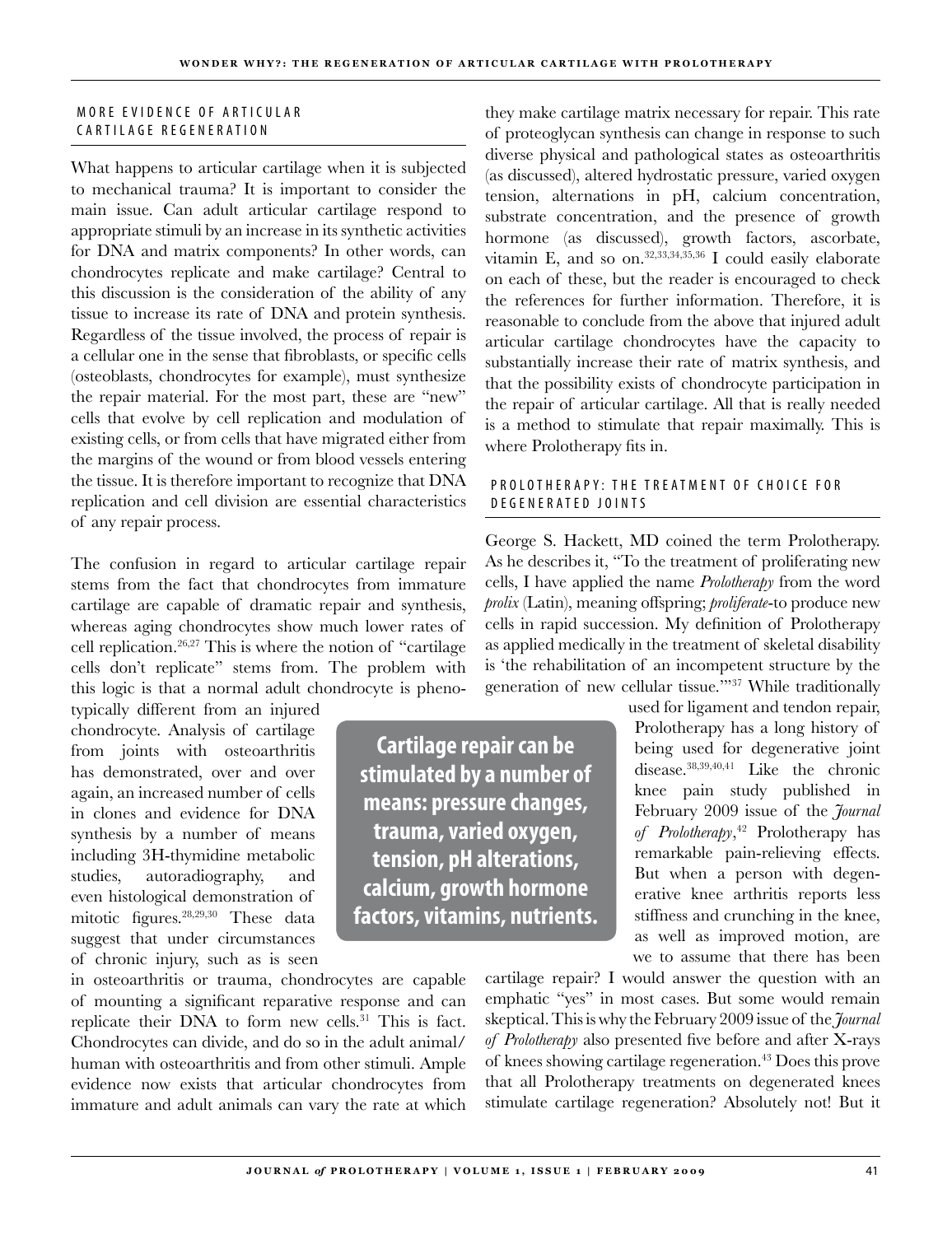surely shows that Prolotherapy treatments to human knees do have the potential to regenerate articular cartilage. For those who have had numerous treatments and have seen the function, signs, and symptoms of their degenerated joints reverse with Prolotherapy, is it reasonable to assume that the articular cartilage is being stimulated to repair? How else would you explain a decline in stiffness, clicking, and crunching in the person's knee treated with Prolotherapy? How do you explain the inability to walk or do any athletics, but yet with a number of Prolotherapy injections into and around the knee, the person regains his walking ability and is now able to perform athletics? How

about improvement with Prolotherapy in those patients who have been told they need knee replacements, or those whose doctors say there is no other treatment available for them? What about in these cases? If the person receives Prolotherapy to their end-stage osteoarthritic joint and not only do they *not* need a knee replacement, they are back to dancing, how do you explain it? Placebo? I think not. Something has

changed. Their joint architecture has changed. There has been some rebuilding inside their joints. In essence, they have a regenerated joint. The chondrocytes have been activated to start making cartilage and that cartilage has been laid down.

I believe in changed lives. I believe a changed life is enough. In other words, if a person cannot walk much because of a degenerated knee and has been told by an orthopedist that he needs a knee replacement, but he refuses and decides instead to get Prolotherapy, and if after Prolotherapy treatments he can walk well with virtually no symptoms, I am satisfied. Their life was changed with Prolotherapy. I believe the patients when they tell me that it was the Prolotherapy that turned their lives around. I believe that the Prolotherapy regenerated the injured tissues. I believe that the person can now have a full life. That full life is because of Prolotherapy. Prolotherapy worked for them. I do not need an MRI or X-rays or a biopsy of cartilage cells to know that Prolotherapy worked!

The bottom line is you can't have it both ways. If the orthopedist is saying to a patient that your knee pain, grinding, crunching, pain upon bending your knee, and your inability to walk without a limp is from your cartilage degeneration and you need a knee replacement, then the opposite must also be true. If that same patient, after receiving Prolotherapy to the knee, has no more, or very little, pain, grinding, etc., can walk unlimited and does hiking and climbing, then it must mean that their degenerated cartilage has been *regenerated!* To put it bluntly, Prolotherapy regenerated their cartilage! This is my main point!

I know there are a lot of skeptics out there. They want "evidence" that Prolotherapy works. They need to see before and after X-rays and MRIs. Well, that is part

**Evidence of cartilage repair after Prolotherapy: Positive changes on X-ray, less clicking in the joint, less grinding, less pain, smooth gliding joint.**

of the purpose of the *Journal of Prolotherapy*. The goal is to educate the world on the life-changing effects of Prolotherapy. Some of the people in the world who need educating are the traditional doctors who treat pain patients. They need to know of the life-changing effects of Prolotherapy on degenerated joints. One of the effects of Prolotherapy is to change a degenerated joint without much cartilage to a joint that has more

cartilage. How will that appear to the physician examining the joint? The doctor would notice a smooth-gliding joint instead of a joint that makes grinding, clicking, and popping sounds while the physician puts the joint through its range of motion. It is definitely noticeable and demonstrable. To the patient, the joint after Prolotherapy will produce much less crunching or clicking sounds when



**Prolotherapy of the knee.** The knee is the most common joint treated with Prolotherapy for articular cartilage regeneration.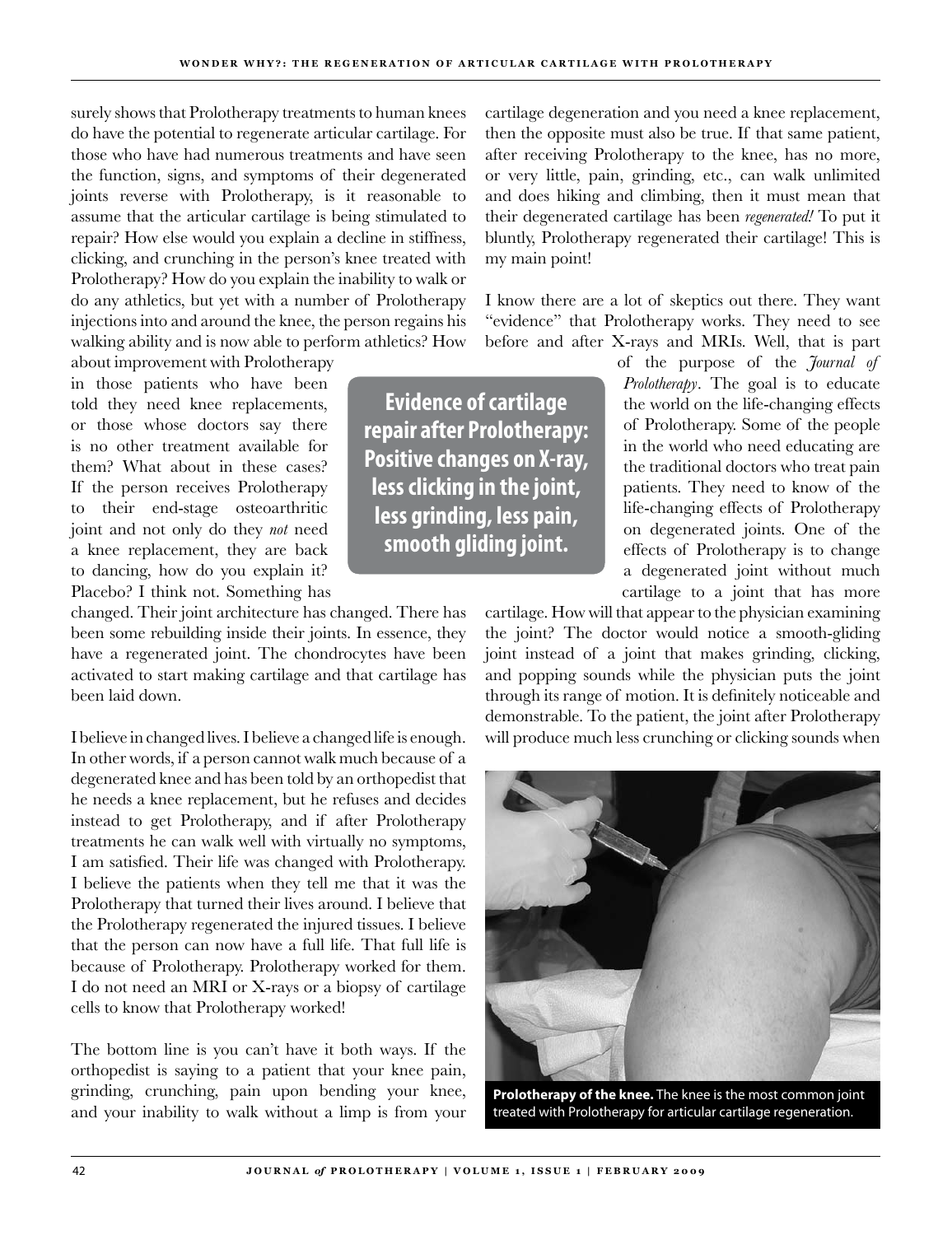the knee or joint is moved, as well as when going up and down stairs. As a given, he will experience less pain and stiffness.

#### CALL TO ACTION

Here are some suggestions to those with degenerated joints that were regenerated with Prolotherapy, and for those who use Prolotherapy in their practices. Let's start obtaining before and after Prolotherapy X-rays, and if possible even MRIs. Make sure the X-rays and MRIs taken after Prolotherapy are compared to the ones taken before Prolotherapy, and are evaluated by an independent radiologist who understands that the patient had Prolotherapy. I believe that you will most likely see structures be regenerated! The average radiologist has never seen menisci or cartilage tissue regeneration. Tell him you performed (or received if you are the patient) Prolotherapy on the joint. Ask him specifically if he sees regeneration of articular cartilage, menisci, ligaments and any other structures? Do not be surprised when the radiologist says, "yes." Send us the films to be published in the *Journal of Prolotherapy*. Perhaps then we can eliminate some of the skepticism about Prolotherapy and people can receive the treatments they really need, such as Prolotherapy. At least one of the myths that prevails in the world of orthopedics, that articular cartilage does not regenerate, will be dismissed once and for all. We can then rejoice because people with pain will get the treatments they need. Perhaps people everywhere will finally understand that cartilage can be stimulated to repair, and that it is Prolotherapy that is needed to regenerate articular cartilage.  $\blacksquare$ 

#### B I B L I O G R A P H Y

- Sandell L, et al. Articular cartilage and changes in Arthritis: 1. Cell biology of osteoarthritis. *Arthritis Research & Therapy.* 2001; 3(2):107-113.
- 2. Hamerman D. The biology of osteoarthritis. *N Engl J Med.* 1989; 320:1322-1330.
- Goldring MB. Osteoarthritis and cartilage: The role of cytokines 3. in this disorder. *Curr Rheumatol Rep.* 2000;2:459-465.
- Meachim G, et al. Cell counts of normal and osteoarthritic 4. articular cartilage in relation to the uptake of sulphate in vitro. *Ann Rheum Dis.* 1962;21:45-50.
- Mankin HJ, et al. Biochemical and metabolic abnormalities in 5. articular cartilage from osteoarthritic human hips. II. Correlation of morphology with biochemical and metabolic data. *J Bone Joint Surg Am.* 1971;53A:523-537.
- Rothwell AG, et al. Chondrocyte multiplication in osteoarthritic 6. articular cartilage. *J Bone Joint Surg Brit.* 1973;55:588-594.
- Ryu J, et al. Biochemical and metabolic abnormalities in normal 7. and osteoarthritc human articular cartilage. *Arthritis Rheum.* 1984; 27:49-57.
- Sandy J, et al. In vivo and in vitro stimulation of chondrocyte 8. biosynthetic activity in early experimental osteoarthritis. *Arthritis Rheum.* 1984;27:388-397.
- Eyre D, et al. Biosynthesis of collagen and other matrix proteins 9. by articular cartilage in experimental osteoarthritis. *Biochem J.* 1980;188:823-837.
- Lippiello L, et al. Collagen synthesis in normal and osteoarthritic 10. cartilage. *J Clin Invest.* 1977;59:593-600.
- 11. Sandell LJ, et al. Alternatively spliced type II procollagen mRNAs define distinct populations of cells during vertebral development: Differential expression of the amino-propeptide. *J Cell Biol.* 1991; 114:1307-1319.
- 12. Oganesian A, et al. Type IIA procollagen amino-propeptide is localized in human embryonic tissues. *J Histol Cytochem.* 1997;45: 1469-1480.
- 13. Hering TM. Molecular biology of cartilage repair. In Osteoarthritic *Disorders* Edited by Kuettner K, et al, Rosemont, Illinois: American Association of Orthopaedic Surgeons, 1995;pp.329-340.
- Altman R, et al. Development of criteria for the classification and 14. reporting of osteoarthritis. *Arthritis Rheum.* 1986;29:1039-1049.
- 15. Aigner T, et al. Differential expression of collagen types I, II, II, and X in human osteophytes. *Lab. Invest.* 2005;73:236-243.
- 16. Matyas JR, et al. Gene expression of type II collagens in chondro-osteophytes in experimental osteoarthritis. *Osteoarthritis Cart.* 1997;5:99-105.
- 17. Pottenger LA, et al. The effect of marginal osteophytes on reduction of varus-valgus instability in osteoarthritic knees. *Arthritis Rheum.* 1990;33:853-858.
- 18. Uchino M, et al. Growth factor expression in the osteophytes of the human femoral head in osteoarthritis. *Clin Orthop Rel Res.* 2000;pp.119-125.
- 19. Colao A, et al. Reversibility of joint thickening in acromegalic patients: an ultrasonography study. *Journal of Clinical Endocrinology and Metabolism.* 1998;83:2121-2125.
- 20. Colao A, et al. Twelve months of treatment with octreotide-LAR reduces joint thickness in acromegaly. *European Journal of Endocrinology.* 2003;148:31-38.
- 21. Barkan A. Acromegalic arthropathy and sleep apnea. *Journal of Endrocrinology.* 1997;155:S41-S44.
- 22. Chrisman OD. The effect of growth hormone on established cartilage lesions. *Clinical Orthopedics.* 1975;107:232-238.
- 23. Sledge CB. Growth hormone and articular cartilage. *Federation Proceedings.* 1973;32:1503-1505.
- 24. Smith R, et al. Growth hormone stimulates insulin-like growth factor actions on adult articular chondrocytes. *Journal of Orthopaedic Research.* 1989;7:198-207.